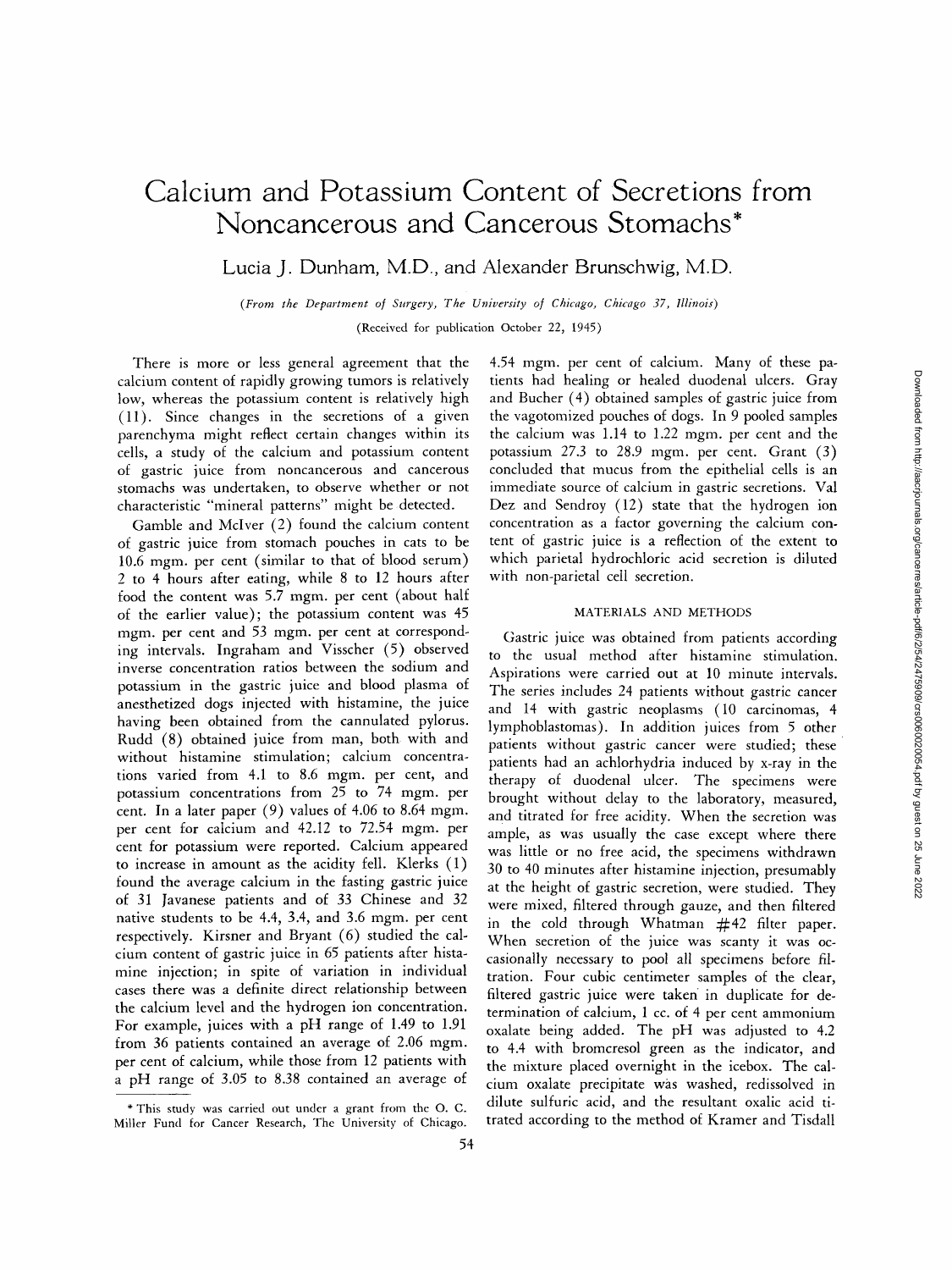(7). Potassium determinations by the method of Shohl and Bennett (10), using 0.5 or 1.0 cc. samples in duplicate of gastric juice, were made in 9 of the gastric tumor patients, in 11 of the control patients, and in all 5 of the patients with x-ray achlorhydria.

In summarizing the data the juices from gastric tumors (carcinomas and lymphoblastomas) are discussed together, as calcium and potassium contents were similar. In Table I it is seen that the calcium

**RESULTS** 

|                          |  |  |  |  |  |  |  |  |  |  | TABLE 1: CALCIUM AND POTASSIUM CONTENT OF GASTRIC JUICE FROM CANCEROUS AND NONCANCEROUS STOMACHS |  |
|--------------------------|--|--|--|--|--|--|--|--|--|--|--------------------------------------------------------------------------------------------------|--|
| GASTRIC TUMORS: 14 CASES |  |  |  |  |  |  |  |  |  |  |                                                                                                  |  |

|                |                   |     | Diagnosis                                               | Amt. juice, | Aver. tree<br>acid, | Calcium, | Potassium, |
|----------------|-------------------|-----|---------------------------------------------------------|-------------|---------------------|----------|------------|
|                | Patient           | Age |                                                         | cc.         | clin. units         | mgm. $%$ | mgm. %     |
| 1.             | Ni.               | 61  | Carc. "in situ"                                         | 172         | 77                  | 8.84     |            |
| 2.             | Al.               | 57  | Carcinoma                                               | 68          | 59                  | 18.46    | 50.31      |
| 3.             | Mu.               | 74  | $\epsilon$ $\epsilon$<br>$\epsilon$                     | 121         | 20                  | 7.32     | 78.78      |
| 4.             | Du.               | 55  | $\epsilon$                                              | 310         | $\bf{0}$            | 0.72     | 2.34       |
| 5.             | Da.               | 52  |                                                         | 102         | $\bf{0}$            | 4.52     | 95.94      |
| 6.             | Wo.               | 66  | $\epsilon$                                              | 67          | 0                   | 6.28     | 73.71      |
| 7.             | Or.               | 59  | $\ddot{\phantom{a}}$                                    | 59          | $\theta$            | 21.38    | 84.24      |
| 8.             | Wc.               | 70  | $\alpha$                                                | 167         | $\theta$            | 3.86     |            |
| 9.             | McC.              | 83  | $\epsilon$                                              | 44          | $\theta$            | 0.74     |            |
| 10.            | Mc.               | 52  | ç.                                                      | 60          | $\theta$            | 6.15     | 65.47      |
| 11.            | Co.               | 59  | Lymphoblastoma                                          | 260         | 24                  | 6.06     |            |
| 12.            | Ka.               | 57  | $\epsilon$ $\epsilon$                                   | 83          | 6                   | 4.14     | 52.65      |
| 13.            | Gl.               | 60  | œ                                                       | 51          | $\bf{0}$            | 3.62     | 62.79      |
| 14.            | Bo.               | 28  | $\ddot{\phantom{a}}$                                    | 15          | $\theta$            | 5.26     |            |
| Average        |                   | 59  |                                                         | 113         | 13                  | 6.95     | 62.91      |
|                | Control cases: 24 |     |                                                         |             |                     |          |            |
| a.             | Ma.               | 66  | Carc. of larynx                                         | 53          | 15                  | 5.81     | 60.47      |
| b.             | Fr.               | 83  | Carc. of rectum                                         | 69          | 101                 | 2.50     | 76.75      |
| c.             | Fl.               | 60  | $\epsilon$                                              | 92          | 57                  | 1.56     | 53.59      |
| d.             | Ma.               | 26  | $\bar{\alpha}$                                          | 97          | 16                  | 4.56     | 66.54      |
| e.             | Le.               | 65  | Carc. of colon                                          | 104         | 65                  | 4.10     | 64.05      |
| f.             | Do.               | 61  | Normal stomach                                          | 55          | 45                  | 7.76     | 73.32      |
| g.             | Ho.               | 25  | Stoma ulcer                                             | 270         | 28                  | 2.61     | 78.85      |
| h.             | Ec.               | 43  | Gastric ulcer                                           | 114         | 90                  | 2.60     | 99.57      |
|                |                   | 37  | $\ddot{\phantom{0}}$                                    | 246         | 111                 | 1.93     |            |
| i.             | Iо.<br>Mo.        | 63  | $\bar{\epsilon}$                                        | 238         | 61                  | 2.62     | 55.94      |
| j.             | Da.               | 47  | $\alpha$                                                | 149         | 21                  | 3.84     |            |
| k.             | Gr.               | 56  | Duodenal ulcer                                          | 118         | 66                  | 1.77     | t is       |
| 1.             |                   | 48  | $\epsilon$ $\epsilon$                                   | 184         | 50                  | 4.92     | 55.38      |
| m.             | Po,               | 35  | $\epsilon$                                              |             | 47                  |          |            |
| n.             | Ne.               |     | $\epsilon$                                              | 181         |                     | 2.14     |            |
| 0.             | Ba.               | 36  | $\epsilon$                                              | 278         | 66                  | 2.44     |            |
| p.             | Ha.               | 64  | $\epsilon$ $\epsilon$                                   | 154         | 69                  | 2.49     |            |
| q.             | Ch.               | 43  |                                                         | 70          | 60                  | 2.72     |            |
| r.             | McL.              | 62  | Cholecystitis<br>$\epsilon$ $\epsilon$                  | 155         | 89                  | 2.13     |            |
| s.             | Ur.               | 39  | $\bar{\mathbf{G}}$                                      | 300         | 90                  | 2.65     |            |
| t.             | Sc.               | 35  |                                                         | 227         | 62                  | 3.17     |            |
| u.             | Gl.               | 34  | Hernia                                                  | 82          | 42                  | 3.31     | 67.94      |
| $\mathbf{v}$ . | Sc.               | 46  | Functional col.                                         | 108         | 63                  | 2.03     |            |
| w.             | Wi.               | 39  | $\epsilon$                                              | 123         | 39                  | 2.92     |            |
| х.             | Tr.               | 32  | $\epsilon$                                              | 147         | 72                  | 3.55     |            |
|                | Average           | 48  |                                                         | 151         | 59                  | 3.17     | 68.40      |
|                |                   |     | Patients with duodenal ulcer treated by x-ray: 5 cases: |             |                     |          |            |
| I.             | Ra.               | 47  | X-ray therapy                                           | 140         | 3                   | 5.04     | 84.24      |
| П.             | Ha.               | 36  | $\epsilon$ $\zeta$                                      | 59          | 0                   | 5.61     | 117.27     |
| Ш.             | Ro.               | 51  | $\epsilon$ $\epsilon$                                   | 68          | $\bf{0}$            | 9.65     | 154.76     |
| IV.            | Lu.               | 41  | $\epsilon$ $\epsilon$                                   | 204         | 0                   | 6.36     | 177.97     |
| v.             | Bu.               | 44  | $\epsilon$                                              | 146         | 0                   | 4.19     | 115.53     |
|                | Average           | 44  |                                                         | 123         | 1                   | 6.17     | 129.95     |